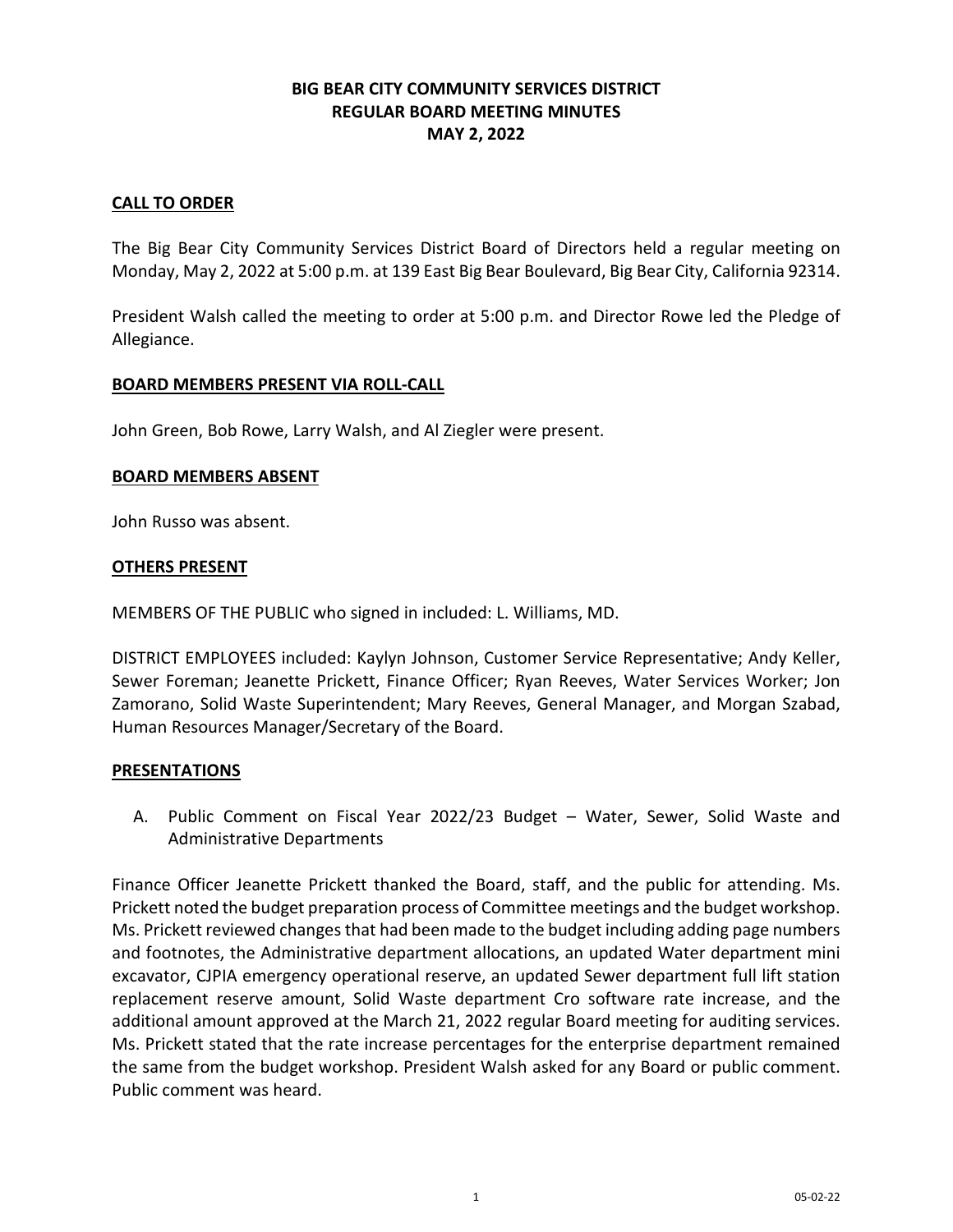# **INTRODUCTION OF ORDINANCE TO BE CONSIDERED FOR ADOPTION AT THE PUBLIC HEARING ON MAY 16, 2022**

A. Proposed Ordinance 2022-03 – An Ordinance of the Big Bear City Community Services District Adopting a Written Report Regarding Regional Sewer User Charges, Sewer Standby or Availability Charges, Solid Waste Collection and Disposal Charges, Sewer User Charges, and Water Standby or Availability Charges for Fiscal Year 2022/23 and Directing That Such Charges be Collected on the Tax Roll

Proposed ordinances must be introduced at a meeting prior to their adoption. The Board may vote to waive the reading of the full ordinance. With a majority vote, the ordinance may be introduced by reading only the title of the ordinance. Proposed Ordinance 2022-03 will be considered for adoption at a public hearing on May 16, 2022. General Manager Mary Reeves gave a brief explanation of the Ordinance and answered Board questions. President Walsh asked for any public comment. No public comment was given.

# **MOTION**

Upon motion by Director Green, seconded by Director Rowe, and carried by the following rollcall vote:

| AYES:     | GREEN, ROWE, WALSH, ZIEGLER |
|-----------|-----------------------------|
| NOES:     | <b>NONE</b>                 |
| ABSENT:   | <b>RUSSO</b>                |
| ABSTAINS: | <b>NONE</b>                 |

The Board approved waiving the full reading of Proposed Ordinance 2022-03. President Walsh introduced the proposed ordinance by reading its title.

### **INFORMATION ITEMS**

There were no informational items.

### **CONSENT CALENDAR**

The Board reviewed the items on the consent calendar.

### **MOTION**

Upon motion by Director Green, seconded by Director Ziegler, and carried by the following vote:

| AYES:     | GREEN, ROWE, WALSH, ZIEGLER |
|-----------|-----------------------------|
| NOES:     | <b>NONE</b>                 |
| ABSENT:   | <b>RUSSO</b>                |
| ABSTAINS: | <b>NONE</b>                 |

The Board approved the following consent items as presented: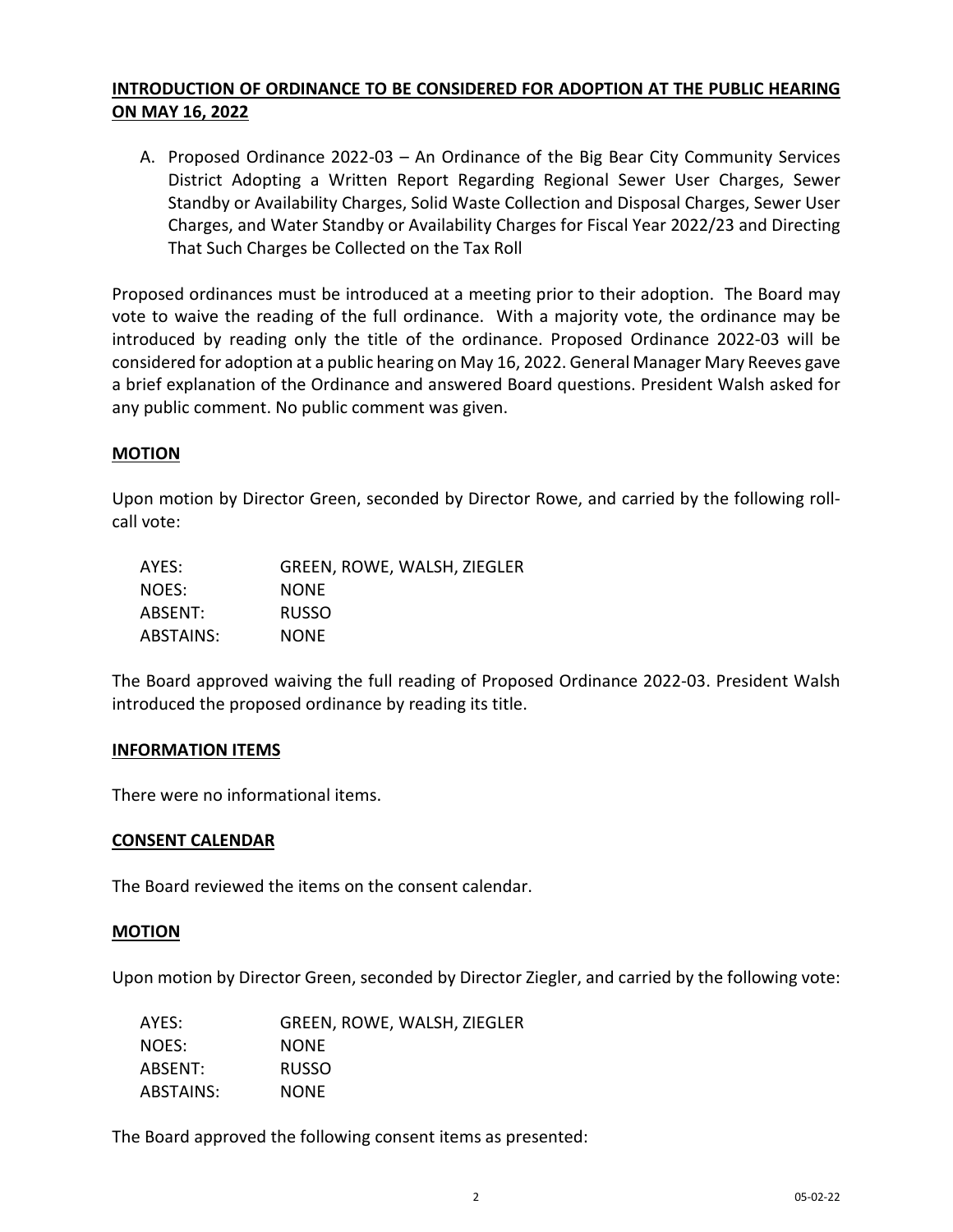- A. Minutes Regular Meeting April 18, 2022
- B. Proposed Resolution 2022-04 A Resolution of the Board of Directors of the Big Bear City Community Services District Adopting Local Guidelines for Implementing the California Environmental Quality Act

## **REQUESTS FOR CONTINUANCE**

There were no requests for continuance.

### **ITEMS REMOVED FROM THE CONSENT CALENDAR FOR DISCUSSION**

There were no items removed from the consent calendar for discussion.

### **COMMITTEE & BOARD MEMBER REPORTS**

- A. The following Committees met since the last Board Meeting:
- Water, April 20, 2022
- Solid Waste, April 27, 2022
- BBARWA, April 27, 2022

Director Green summarized the Water committee meeting which regarded budget related items and historic drought trends. Solid Waste Superintendent Jon Zamorano noted the Solid Waste committee meeting addressed SB 1383 implementation. President Walsh reported the BBARWA meeting was for their annual budget and noted their approved rate increase. Public comment was heard.

### **STAFF REPORTS**

The General Manager's Report was discussed, received, and filed.

### **UNFINISHED BUSINESS**

There were no unfinished business items.

### **NEW BUSINESS/ADOPTION AGENDA/DISCUSSION/NOTICED HEARINGS**

A. Amendment to the Professional Services Agreement for On-Call Engineering and Construction Management Services with Water Systems Consulting, Inc.

General Manager Reeves stated that the District has been contracted with Water Systems Consulting, Inc. (WSC) for on-call engineering and construction management since 2014. Ms. Reeves explained that the contract was due to expire on June 30, 2022 and staff would like to extend this agreement for an additional two years. Ms. Reeves noted that District legal counsel prepared the amendment to the agreement with WSC to extend the term of the agreement to June 30, 2024.